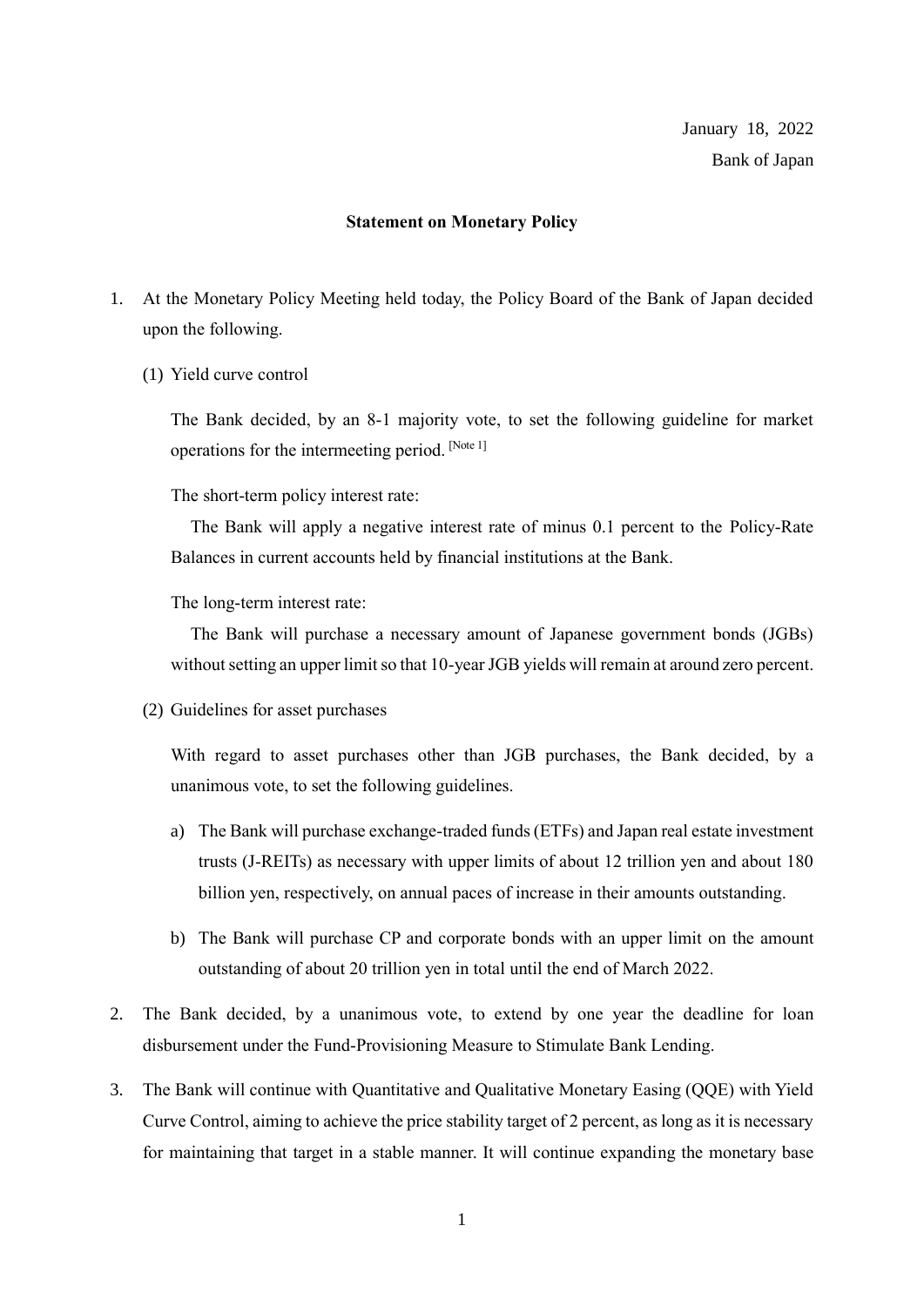until the year-on-year rate of increase in the observed consumer price index (CPI, all items less fresh food) exceeds 2 percent and stays above the target in a stable manner.

The Bank will continue to support financing mainly of firms and maintain stability in financial markets through (1) the Special Program to Support Financing in Response to the Novel Coronavirus (COVID-19), (2) an ample provision of yen and foreign currency funds without setting upper limits mainly by purchasing JGBs and conducting the U.S. dollar funds-supplying operations, and (3) purchases of ETFs and J-REITs with upper limits of about 12 trillion yen and about 180 billion yen, respectively, on annual paces of increase in their amounts outstanding.

For the time being, the Bank will closely monitor the impact of the novel coronavirus (COVID-19) and will not hesitate to take additional easing measures if necessary, and also it expects short- and long-term policy interest rates to remain at their present or lower levels. [Note 2]

<sup>[</sup>Note 1] Voting for the action: Mr. KURODA Haruhiko, Mr. AMAMIYA Masayoshi, Mr. WAKATABE Masazumi, Mr. SUZUKI Hitoshi, Mr. ADACHI Seiji, Mr. NAKAMURA Toyoaki, Mr. NOGUCHI Asahi, and Ms. NAKAGAWA Junko. Voting against the action: Mr. KATAOKA Goushi. Mr. Kataoka dissented, considering that it was desirable to further strengthen monetary easing by lowering shortand long-term interest rates, with a view to encouraging firms to make active business fixed investment for the post-COVID-19 era.

<sup>[</sup>Note 2] Mr. Kataoka dissented, considering that further coordination of fiscal and monetary policy was necessary and it was appropriate for the Bank to revise the forward guidance for the policy rates to relate it to the price stability target.